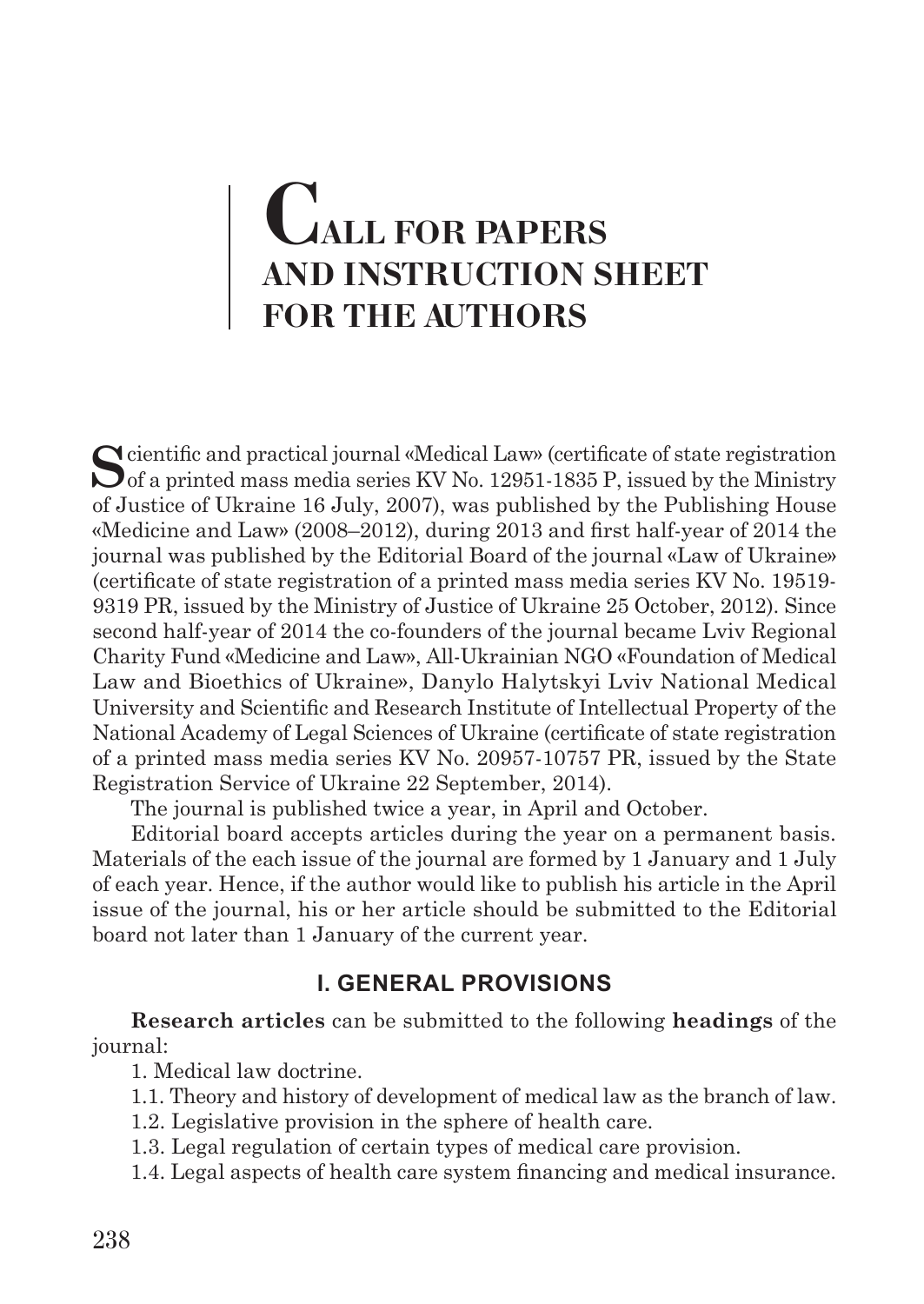1.5. Modern problems of bioethics.

1.6. Legal regulation of health care organization and management.

1.7. Medical law as a science and academic discipline.

1.8. Comparative medical law.

1.9. International medical law.

2. Consultations of medical lawyer (answers to readers′ questions, in particular those of health care organizers, practicing doctors).

3. Foreign experience (re-publishing of articles, chapters of books of foreign authors for the purposes of involving the reader audience in the achievements of international medical law).

4. International and regional standards in the sphere of health care and the practice of their application (international standards in the sphere of health care and human rights, documents of the Council of Europe, decisions of the European Court of Human Rights in the context of health care).

5. Medical law in documents: national acts (Ukrainian laws dealing with health care, decisions of the Constitutional Court of Ukraine in the sphere of health care, clarifications and resolutions of the higher judicial instances).

6. From legal practice (description of interesting cases taken from the practice of considering and settlement of medical cases).

7. Aiding practitioners (samples of procedural documents, addresses, agreements, etc.).

8. Methodological treasury (achievements of national and foreign experts (lectures, presentations materials (seminars, schools, etc.), specialized bibliography, training and methodological materials).

9. Persons (interviews with famous personalities or biographies of people well-known in the sphere of medical law).

10. Aphorisms.

11. Professional bookshelf (reviews of publications in medical law, information on new editions (Ukrainian and foreign ones).

12. Events (data on scientific and practical events in the sphere of medical law, news of the national and foreign institutionalization, etc.).

All the materials which are going to be submitted to these rubrics must comply with the editorial policy of the journal!

## **II. REQUIREMENTS TO THE CONTENT OF ARTICLES**

1. Original articles not published earlier, well-edited articles in theoretical and applied problems of medical law, which correspond to modern level of development of legal and medical science and have scientific and practical value, are accepted for publication.

2. An article should contain the following elements (without indicating the names of headings):

 $\checkmark$  definition of the problem its relationship with important scientific and practical tasks;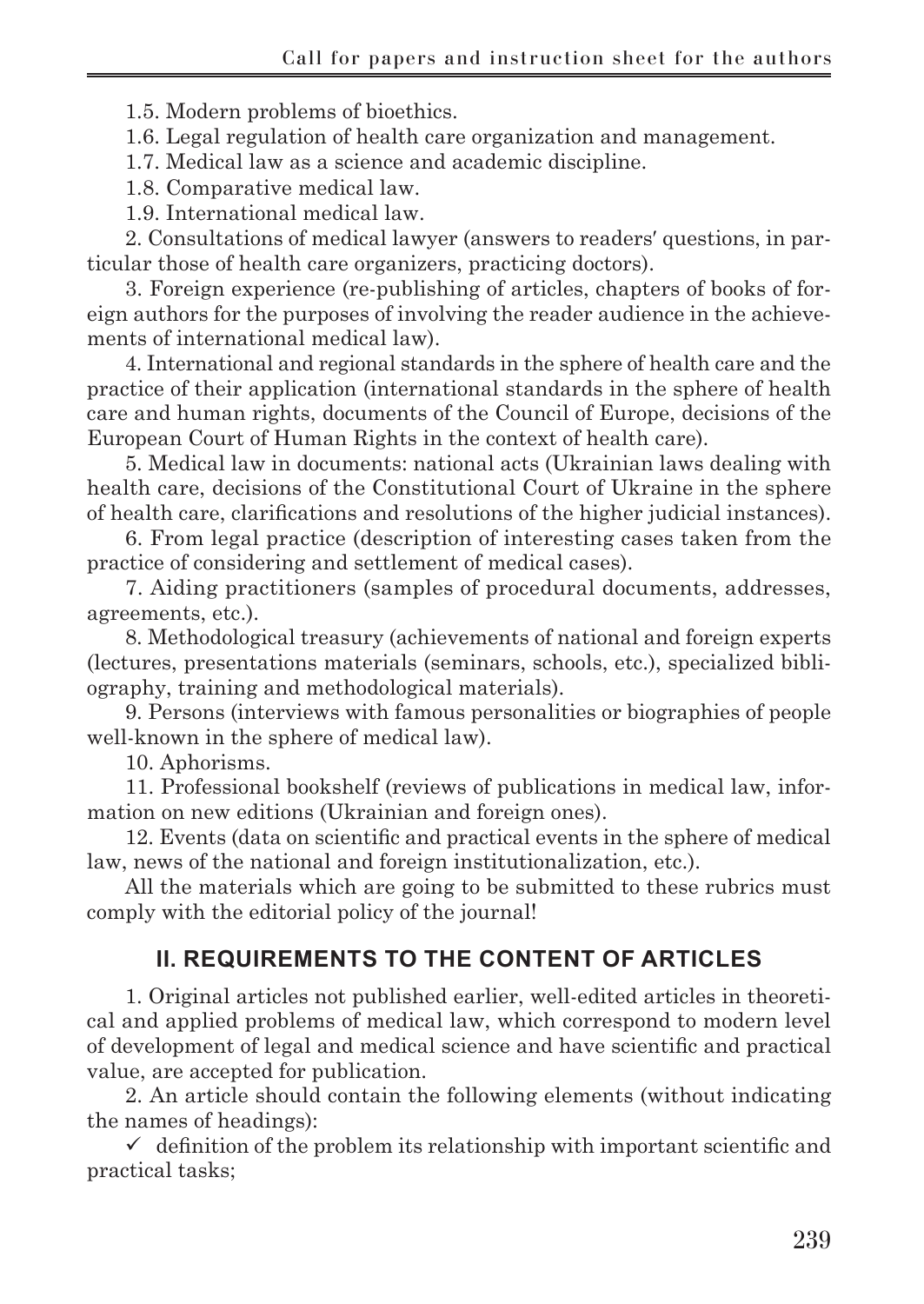$\checkmark$  analysis of the recent research results and publications in which a solution of the problem was suggested and on which the author relies, defining of unresolved earlier parts of the general problem, to which article is devoted;

 $\checkmark$  formulation of purposes of article (defining the tasks);

 $\checkmark$  summary of the basic material with complete justification of scientific results;

 $\checkmark$  the findings of this study and further research in this area.

### **III. TECHNICAL REQUIREMENTS TO ARTICLES**

1. Articles are submitted in Ukrainian, English, Polish or Russian being typed on the sheet of А4 format, with Times New Roman Cyr font, the size of which must make up 14 pt, with 1.5 spaces.

2. The text is done in Microsoft Word 6.0 and above for Windows, file with rtf extension.

3. The article should have not less than 4 000 words.

- 4. Structure of article:
	- 1) UDC (Universal Decimal Classification Index) (left-aligned);
	- 2) name of article (centered, bold, capital letters);
	- 3) surname and initials of the author (co-authors) (right-aligned);
	- 4) degree and academic title (if any), position and place of employment (full name of the department or other structural unit without abbreviations), details about each co-author of a new line (right-aligned);
	- 5) summary in language in which article was prepared (3–4 sentences);
	- 6) keywords in a language in which article was prepared (3–5 words);
	- 7) article with the required items specified (see. paragraph 2 of chapter ІІ). References in the text are made in square brackets [2, p. 34], where the first number is on the list of sources used, and the second – the number of the page (s). If in parenthesis contains several links to various sources, each of them shall be separated by semicolon [2, p. 34; 3, c. 9];
	- 8) resume of article.
		- if article is in Ukrainian resume in English;
		- if article is in Russian resume in Ukrainian and English;
		- if article is in English resume in Ukrainian;
		- if article is in Polish resume in Ukrainian and English.

Resume shall contain the following data; name of the author (name and initials), name of article, text of the resume (1000–2000 symbols including gaps) and keywords (3–5 words) in two languages (Ukrainian, Russian or English, depending on the language of article).

#### **IV. PROCEDURE OF SUBMITTING ARTICLES**

1. Articles can be submitted in two ways;

1.1. By filling in the electronic form on the web page of the journal (http:// medicallaw.org.ua/);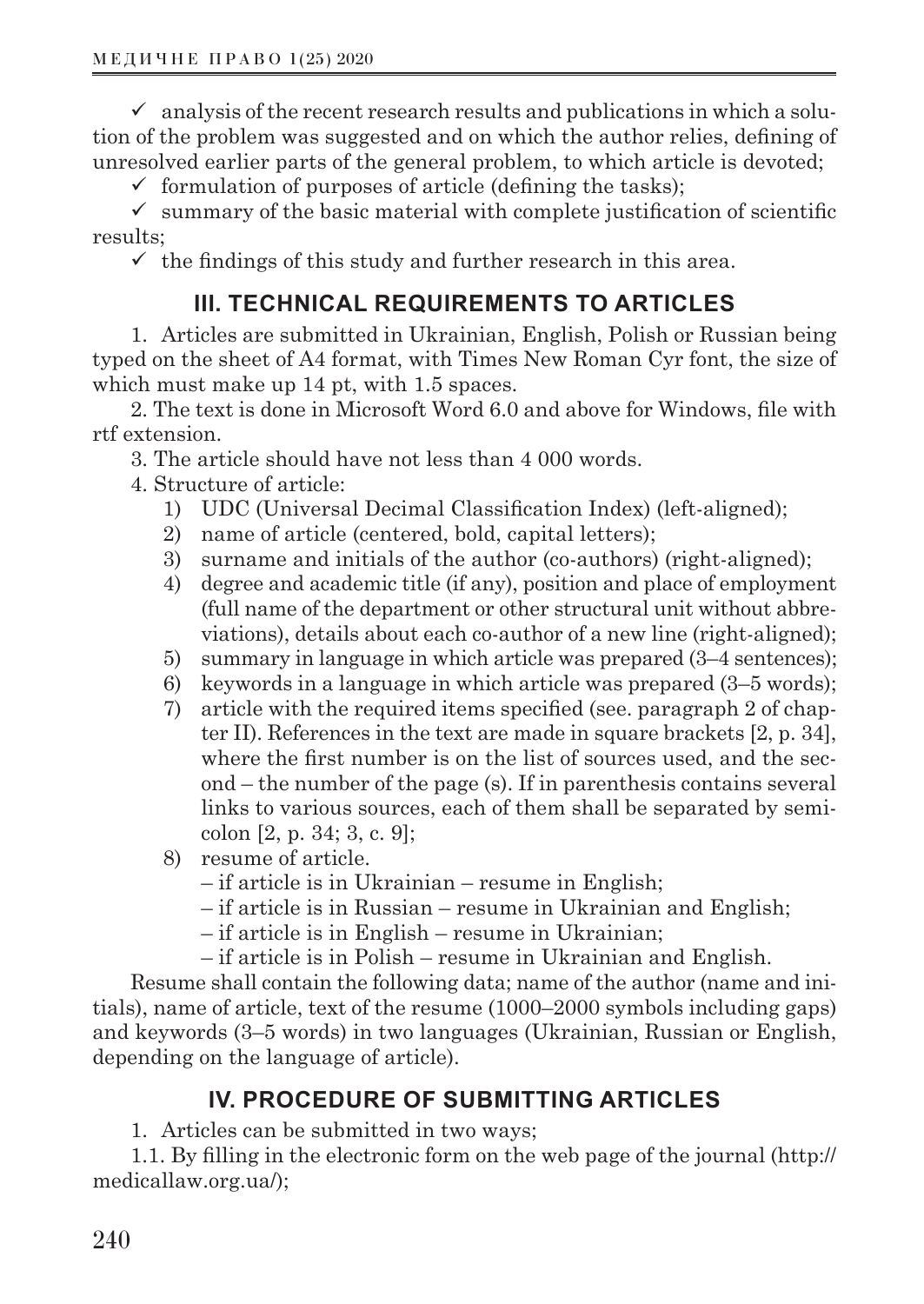The electronic form requires uploading the following materials:

- 1) your article;
- 2) abstract in English; (Abstract must necessarily contain: article title and name of the author, position, place of work, a summary of the article. The minimum amount of abstract – 1000 words);
- 3) review of an article for authors, who do not have a scientific degree (a review shall be prepared by a person, who has a Doctorate or PhD degree in specialty to which the problems elucidated in article were devoted) or an extract from the minutes of the department (another structural unit) of higher education with a recommendation paper for printing; Signatures on the review or the abstract from the minutes must be approved by the institution′s stamp of higher education (business unit, department or staff);
- 4) information about the author (full name, middle name, place of work, address to mail, email, phone number);

1.2. By sending the materials and attached materials (see. paragraph 1.1. of chapter IV) to the following email prlawlab@ukr.net.

2. After submitting an article, the author will receive the receipt to pay the editorial collection that should be done within 5 working days after receiving such receipt. Scan-copy shall be sent to an e-mail address: prlawlab@ukr.net, within 3 days from the date of payment of the fee. In case of failure of paying the editorial fee in due time, the author will be denied publication of the article.

3. By submitting an article and in any way, the author gives his consent to the processing of his or her personal data for purposes related to the publication of articles and preparing an issue of the journal.

#### **V. EDITORIAL POLICY**

1. All articles will undergo scientific, peer-review as well as literary editing. Rules of peer-review can be found on the web-site of the journal. All articles will need to be refined by the authors of articles themselves. A refined article shall be submitted to the Editorial Board not later than 5 days since the day he or she received an article with the text of the peer-review. In case of numerous literary corrections, which may influence the content of article, the amended text shall be approved by the author, who may make literary corrections himself or herself upon his or her will. Literary corrections of article shall be made by the author not later than 5 days since the day he or she receives article with the corrections of the literary editor. Approval of the corrections shall be made not later than 2 days since the author receives an article with the corrections of the literary editor by mail;

2. Articles made with violations of the requirements set are given back by the editorial board without them being considered;

3. The editorial board does not bear responsibility for the content of published articles and can publish them without sharing the author's point of view. The authors are responsible for following copyright, for accuracy and